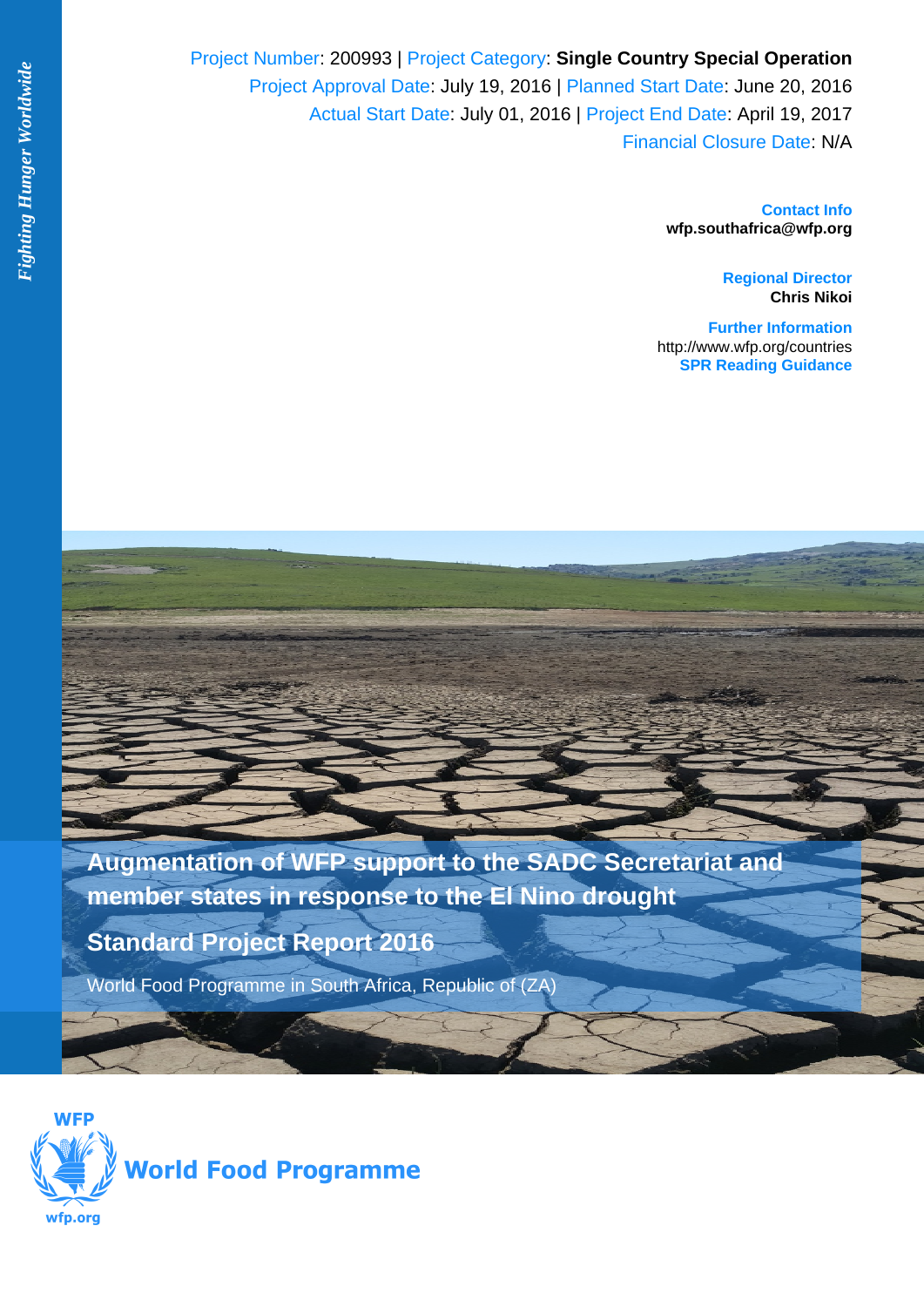

# **Table Of Contents**

### **Regional Context**

### **Project Objectives and Results**

- Project Objectives
- Project Activities
- Operational Partnerships
- Results/Outcomes
- Implementation of Evaluation Recommendations and Lessons Learned

### **Figures and Indicators**

Data Notes

Project Indicators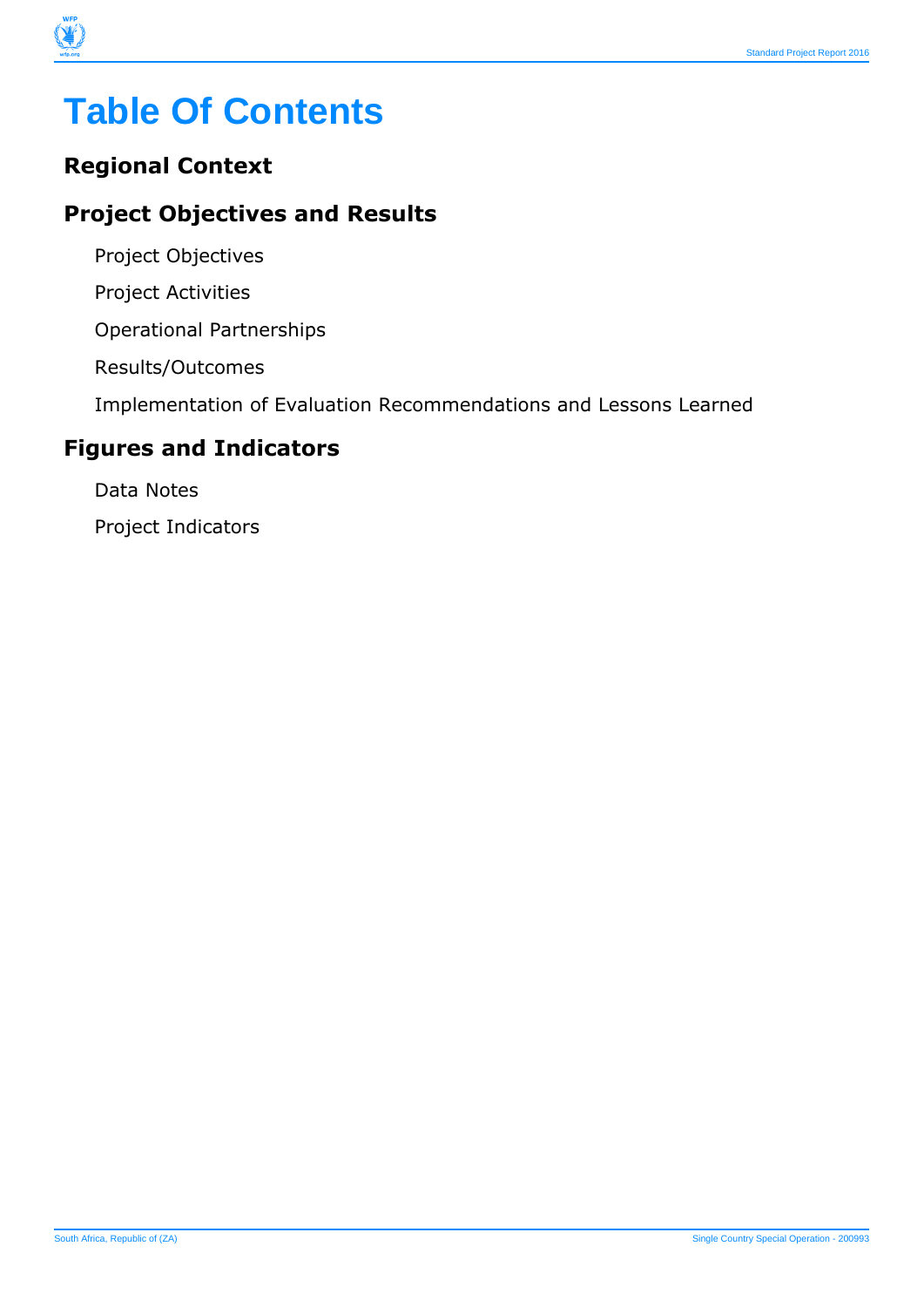

## **Regional Context**

By early 2016, it was apparent that Southern Africa was facing a highly precarious food security situation and very poor prospects for the current agricultural season. The October 2015-January 2016 period was deemed the driest growing season in 35 years, prompting what could have become the driest agricultural season on record.

An estimated 32 million people were classified as food insecure across the Southern Africa region—about 10 percent of the population—largely as a result of drought. This estimate did not even take into account the impact of what was expected to be an even worse 2016 harvest, starting in mid-May. Macroeconomic conditions in the region were also deteriorating, with international commodity prices falling and currencies depreciating. The capacity of countries to secure sufficient food supplies was inhibited.

On March 15th, 2016, the Southern African Development Community (SADC) Council of Ministers approved the declaration of a regional drought disaster and the creation of a regional Logistics Coordination Center (LCC) to harmonize the immediate response. Following approval from the SADC Council of Ministers, the SADC Secretariat—with support from UN Agencies—prepared a Concept Note and Terms of Reference (TOR) for the LCC. Given the need for additional capacity to ensure that an efficient coordination mechanism was put in place, cooperating partners (including WFP) were called upon to support the operationalisation of the center. The main objective of the LCC was to coordinate the regional emergency response to the impacts of El Niño in the SADC Region. The center was deemed responsible for coordinating necessary El Niño responses across SADC countries and was to be predominately comprised of SADC staff seconded from different sectors.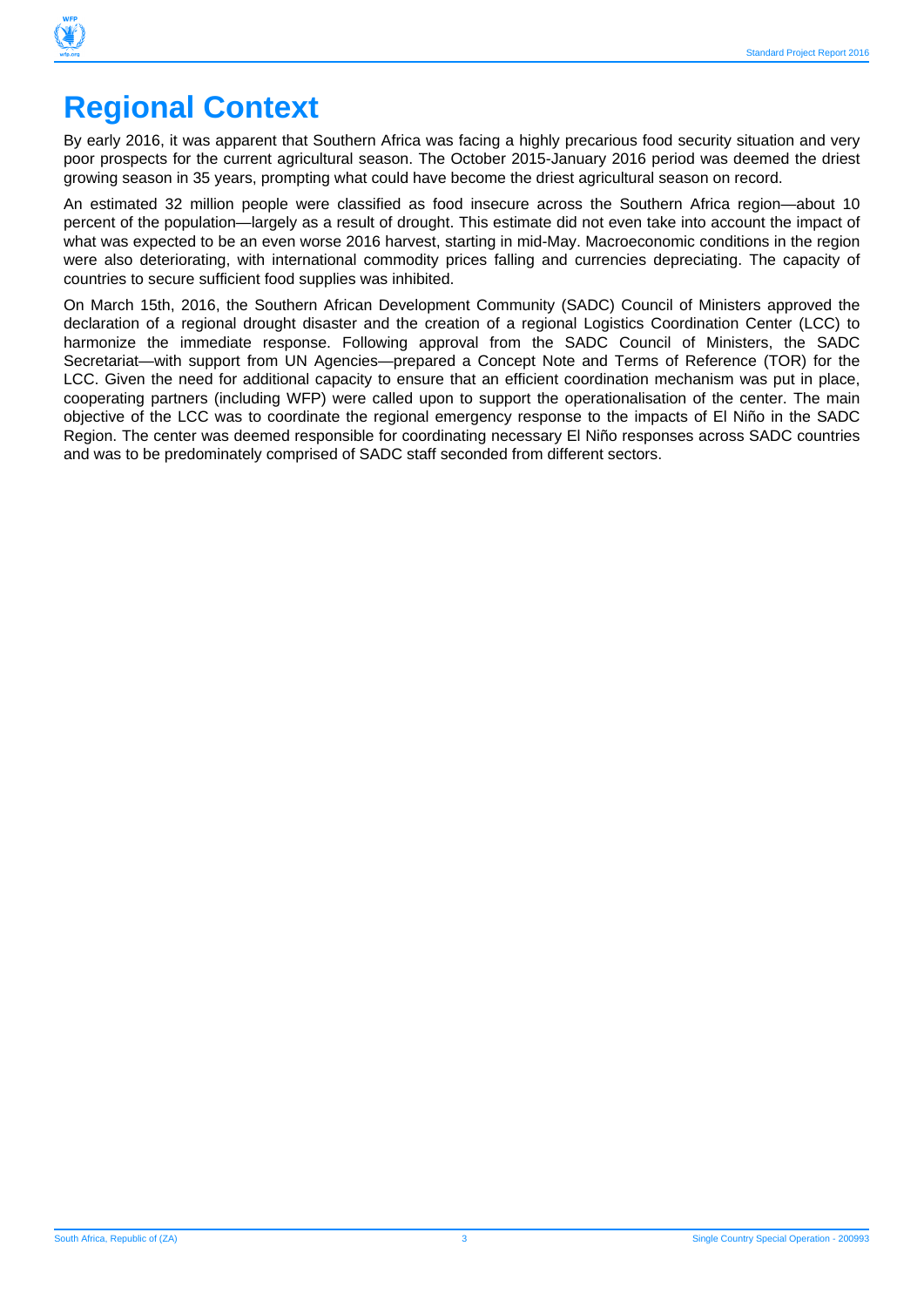

## **Project Objectives and Results**

### **Project Objectives**

Southern Africa experienced unprecedented El Niño-related drought and weather-related stress which triggered a second shock-year of hunger and hardship for poor and vulnerable people with serious consequences that will persist until at least the harvest in 2017.

On 26 May 2016, SADC announced the establishment of the SADC El Niño Response Team (including the logistics cell). UN partners supporting the cell included FAO, OCHA, UNICEF and WHO, and WFP was tasked to provide support in food and nutrition security analysis, logistics coordination and information management.

In response, WFP launched a two-month regional Immediate Response (IR)-PREP 200979 to provide timely technical support to the SADC Response Team. This Special Operation 200993 succeeded the IR-PREP, by building upon its activities which included ensuring efficient and effective information sharing in support of humanitarian responses across the region. It served to facilitate collaboration with member states to enhance assessments and real-time monitoring as well as surge capacity in emergency preparedness and response at the regional bureau level.

The primary objectives of this Special Operation were to:

1. Provide technical support to the SADC Response Team located in Botswana at the SADC Secretariat. Specifically to:

- Improve food and nutrition security data collection and sharing;
- Provide relevant logistics information to all stakeholders to enable the timely and effective identification and resolution of logistics bottlenecks; and
- Establish an efficient and easily accessible platform for communications and information sharing between various actors in the region to keep all parties abreast to the response.

2. Enhance data comparability, assessment and monitoring in selected countries. Specifically to:

- Strengthen linkages between food and nutrition security as well as market dynamics;
- Enhance food and nutrition security monitoring activities in selected countries;
- Support timely decision-making by governments and other stakeholders for prioritization of assistance to those most in need; and
- 3. Enhance data comparability through support to IPC processes:
- Provide surge capacity at WFP's Regional Bureau for Southern Africa (RBJ) in the areas of emergency preparedness and response, humanitarian programming, food and nutrition security data analysis, Geographic Information System (GIS), and supply chain and demand planning.

This falls under WFP Strategic Objective 3: Reduce risk and enable people, communities, and countries to meet their own food and nutrition needs.

### **Approved Budget for Project Duration (USD)**

| <b>Cost Category</b>            |           |
|---------------------------------|-----------|
| Capacity Dev.t and Augmentation | 1,958,072 |
| <b>Direct Support Costs</b>     | 1,000,588 |
| <b>Indirect Support Costs</b>   | 207,106   |
| <b>Total</b>                    | 3,165,767 |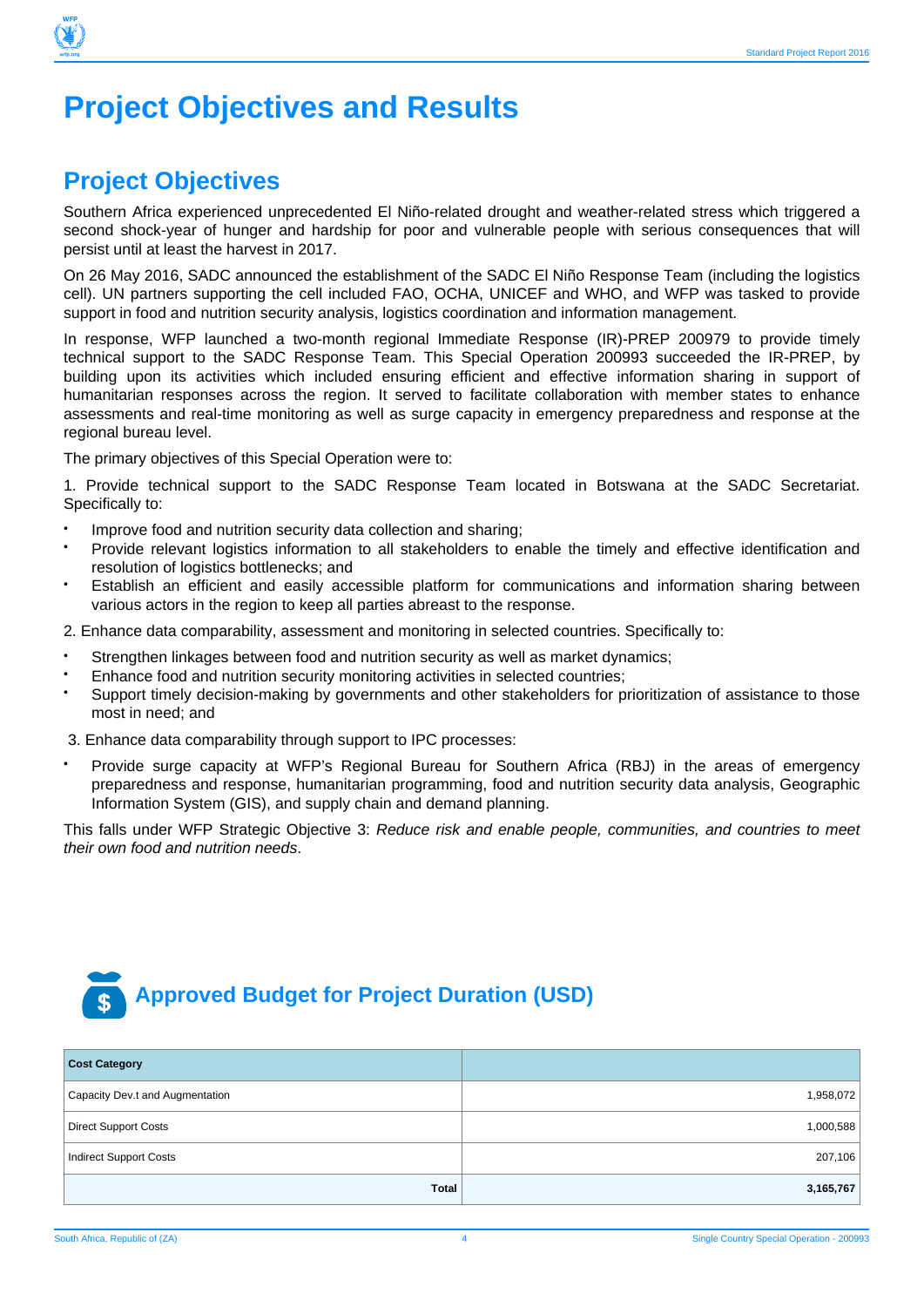### **Project Activities**

#### **Component 1: technical support to SADC Response Team**

Through this Special Operation, WFP seconded several staff to support the SADC Response Team:

- Senior Technical Advisor: WFP deployed a Senior Advisor to directly support the coordination of day-to-day SADC Response Team activities. In addition to contributing to the preparation of the SADC Humanitarian Appeal, which was launched on July 26th, 2016, the Senior Advisor supported the Response Team with the preparation and submission of three bi-monthly Situation Reports in 2016. The Senior Advisor assisted with the preparation and dissemination of one periodic monitoring report that was shared with SADC members and external actors in December 2016. Furthermore, the Senior Advisor reinforced SADC capacity with the preparation of reporting documents for high-level donor and government meetings, including two donors and one Council of Ministers' meeting. WFP also provided pecuniary and human resources support to the initial SADC El Niño meeting that took place February 25th and 26th, 2016, in Johannesburg, South Africa, to discuss the evolution of the El Niño crisis and next steps vis-à-vis coordination in the region. It also sponsored the participation of a high-level SADC member in a Rome-based El Niño presentation at the November 2016 Executive Board to explain the crisis and garner support.
- Food Security Analyst: After the launch of the SADC appeal, WFP's regional bureau continued to provide remote analytical support to the SADC cell, assisting with the analysis of data used in monitoring reports. The RBJ-based Vulnerability, Analysis, and Mapping (VAM) Officer also provided remote support to the Zimbabwe Vulnerability Assessment Committee (ZimVAC) with the preparation and completion of its market assessment and urban vulnerability assessment, the results of which were yet to be released publicly at the close of this reporting period.
- Logistics Experts: Two Logistics Experts were deployed to support the SADC cell—the first Logistics Officer from June to the end of December 2016 (under the IR-PREP and the Special Operation) and one Senior Logistics Officer from mid-August until the end of November 2016. The Logistics Experts worked with SADC LCC staff to develop a regional transport plan, which incorporated key operational and regulatory issues that were highlighted in the SADC Regional Appeal. They also carried out a survey of key ports in the region to assess capacity and readiness to respond to the El Niño induced drought emergency. During the months of October and November 2016, the Beira Port in Mozambique experienced a number of significant challenges related to increased traffic entering the harbour. To address this, an emergency SADC El Niño Logistics Cell meeting—supported by WFP—was held on October 27th-29th to discuss competition for berthing spots, the shortage of transportation options, customs clearance delays, and security along the Beira-Malawi Corridor. The Logistics Officers further assisted with information management and operational data collection, which contributed to the provision of up-to-date reports, maps, and contact lists of key players involved in the drought response.

#### **Component 2: enhanced assessment and monitoring to support effective decision-making**

Component 2 of the Special Operation comprised three primary sub-components:

- Integration of nutrition, gender, and HIV indicators in rural assessments/updates across SADC countries: Selected members from a multi-unit (Emergency Nutrition and Epidemiology) RBJ team conducted a mission to Namibia in mid-October 2016 to support the analysis for the 6th round of the Food and Nutrition Security Monitoring System (FNSMS). Part of this mission included training of the Office of the Prime Minister (OPM) and provincial government enumerators on FNSMS data collection methodology, food security, and nutrition, with a particular focus on data cleaning and analysis. Remote support was provided by RBJ VAM, Nutrition and HIV, and gender colleagues to the respective Vulnerability Assessment Committees (VAC) of Lesotho, Malawi, Swaziland, and Zimbabwe via WFP country offices for the review of data collection tools and methodology.
- mVAM:

In late 2015, three countries in Southern Africa—Malawi, Zambia, and Zimbabwe—rolled out mobile remote monitoring of household food security (mVAM) in response to the urgent need for timely, high-frequency food security information. An mVAM Officer was brought on board in RBJ in mid-2016 (financed via the Special Operation solely for the months of November and December) to provide in-country and technical support for mVAM operations in the aforementioned countries. Over the course of 2016, mVAM further expanded to Lesotho, Madagascar and Mozambique. Technical assistance from RBJ for the start-up of mVAM in Swaziland and Angola was also provided over the course of the year, with Swaziland starting data collection in January 2017. A total of 28 bulletins were produced in 2016 as a result of financial support from the Special Operation and other grants. Collected data included basic food basket prices, market functionality, household food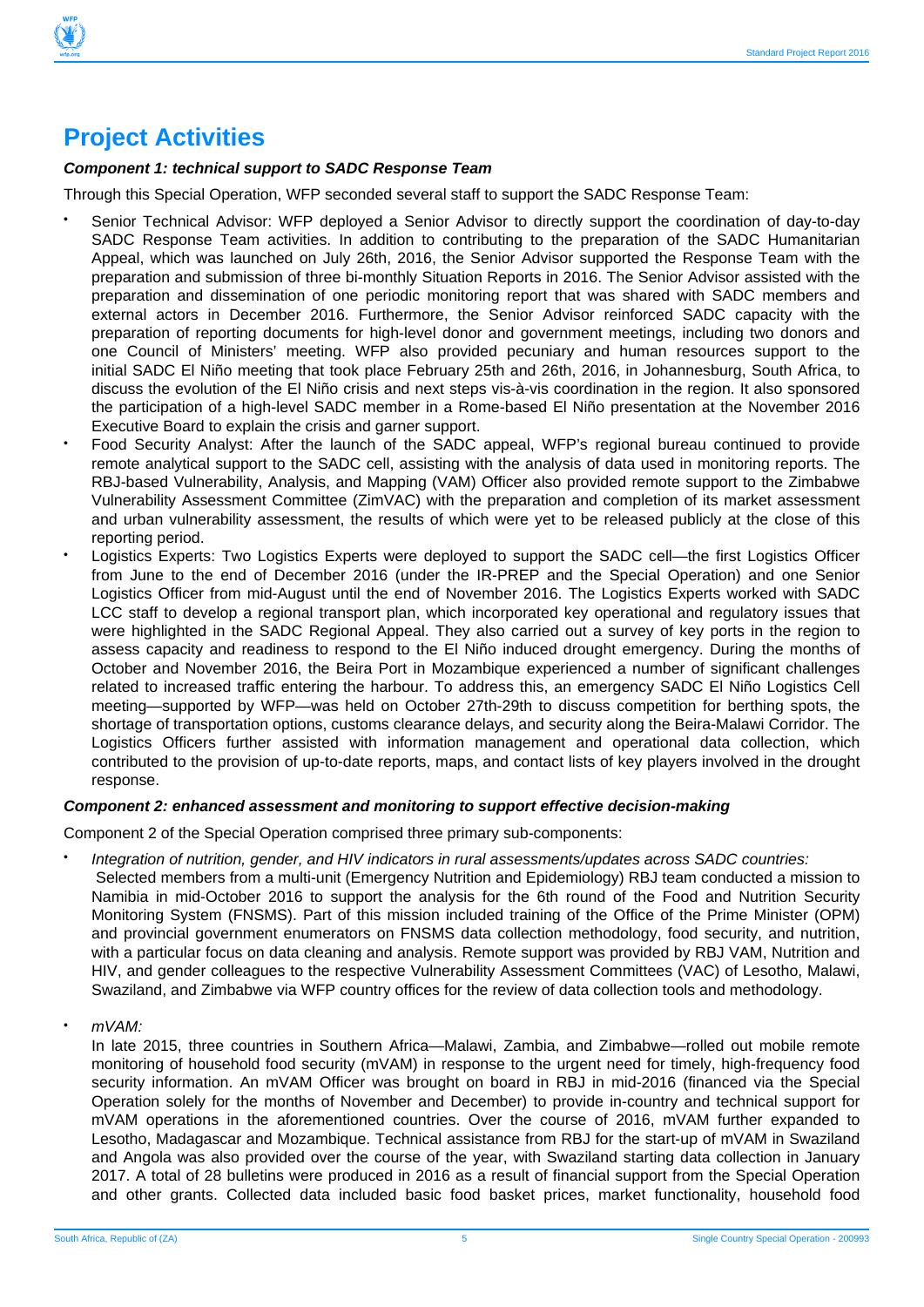

security, and nutrition. This information was not only provided to WFP but was also made publicly available and was disseminated at regional and country office levels to government and NGO partners.

• IPC and Assessment Support:

RBJ's VAM Unit, in collaboration with the Famine Early Warning Systems Network (FEWSNET), hosted an IPC Level One training in Johannesburg, South Africa, in September 2016 for a total of 34 regional-level IPC partners (including SADC Regional Vulnerability Assessment & Analysis Programme members) to familiarise them with the IPC process, protocols, and implementation/analysis. Two VAM Officers from the Malawi and Zimbabwe country offices as well as two RBJ Nutrition Officers supporting the emergency also participated in the training. In October 2016, a WFP HQ VAM Officer travelled to Madagascar to facilitate an IPC Level One Training and Analysis for WFP and FAO staff as well as UN partner organizations and government counterparts. As a result of this training, the Madagascar IPC members finalized and released the final IPC Madagascar Communiqué, which provided information on the current food and nutrition classifications across the country. To provide continued technical support to country offices, an RBJ VAM Officer participated in this mission as part of a training of trainers program. In addition to IPC training, WFP provided financial and technical support for a number of market analyses and assessments. This included a WFP HQ-led joint VAM/Procurement mission from July 18th to 29th, during which four WFP staff visited Malawi, Zambia and Zimbabwe and produced a macroeconomic, market and procurement analysis that was shared with the country offices as well as RBJ for further action. Financial and technical support was also provided to the Malawi Vulnerability Analysis Committee (MVAC), which conducted a household economy approach (HEA) and updated market assessment from 3rd to 21st October 2016, the results of which were shared with the Government, UN agencies, and a host of local and international NGOs. Finally, WFP provided support for three assessments in Zimbabwe: an updated market assessment; an urban vulnerability assessment; and a ZimVAC rural assessment.

#### **Component 3: Surge Capacity at WFP's Regional Bureau for Southern Africa (RBJ)**

Several staff were brought on at regional bureau and country office level to bolster technical support to the emergency response. Staff provided additional support to country office and regional operations and assisted with drafting the SADC Humanitarian Appeal as well as the Regional Inter-Agency Standing Committee (RIASCO) Action Plan for Southern Africa: "Response Plan for the El Niño-induced Drought in Southern Africa". Although the project initially called for the on-boarding of seven staff members to support the emergency, as the response unfolded, it became clear that additional capacity was required in several areas ranging from human resources to programme to logistics. Deployed staff addressed bottlenecks at ports and key export hubs as well as assisted with overall operational management at regional level.

This included four staff based in RBJ who were recruited from stand-by partners to conduct:

- 1. Geographic Information System (GIS) mapping (i-Map) under the auspices of VAM;
- 2. Emergency Preparedness and Response (RedR Australia);
- 3. Inter-agency Coordination (Swiss Government); and
- 4. Procurement Goods and Services Officer (Danish Refugee Council).

Funds also financed several surge support positions (short-term deployments and consultancies) at Regional Bureau and country office level to fill gaps and ensure a rapid response to the emergency.

#### Additional Programme surge staff included:

- 1. An Emergency Preparedness and Response Officer, who was deployed on temporary duty assignment (TDY) from DRC from mid-October through the end of 2016;
- 2. An Epidemiology Consultant, who conducted operational nutrition research to better inform the design and implementation of WFP's activities as well as provided information to host country governments, including a research project in Southern Madagascar looking at stunting and other nutritional vulnerabilities as well as infant feeding practices; an assessment of malnutrition among HIV and TB clients in Swaziland to better understand rural versus urban vulnerability; and a stunting coverage survey in Lesotho to strengthen the evidence base on nutritional vulnerability; and
- 3. A Reports Officer (August and September) to support emergency reporting.

The operation also augmented existing Supply Chain capacity to ensure that there were minimal pipeline breaks and a rapid response across the region. Additional Supply Chain staff brought on board to support the response included:

- 1. A budget and Programming Consultant (September-October) to determine regional purchase points and liaise with HQ vis-à-vis international purchases;
- 2. An additional Procurement Officer on temporary duty assignment to support the Procurement Unit from August 2016 through January 2017;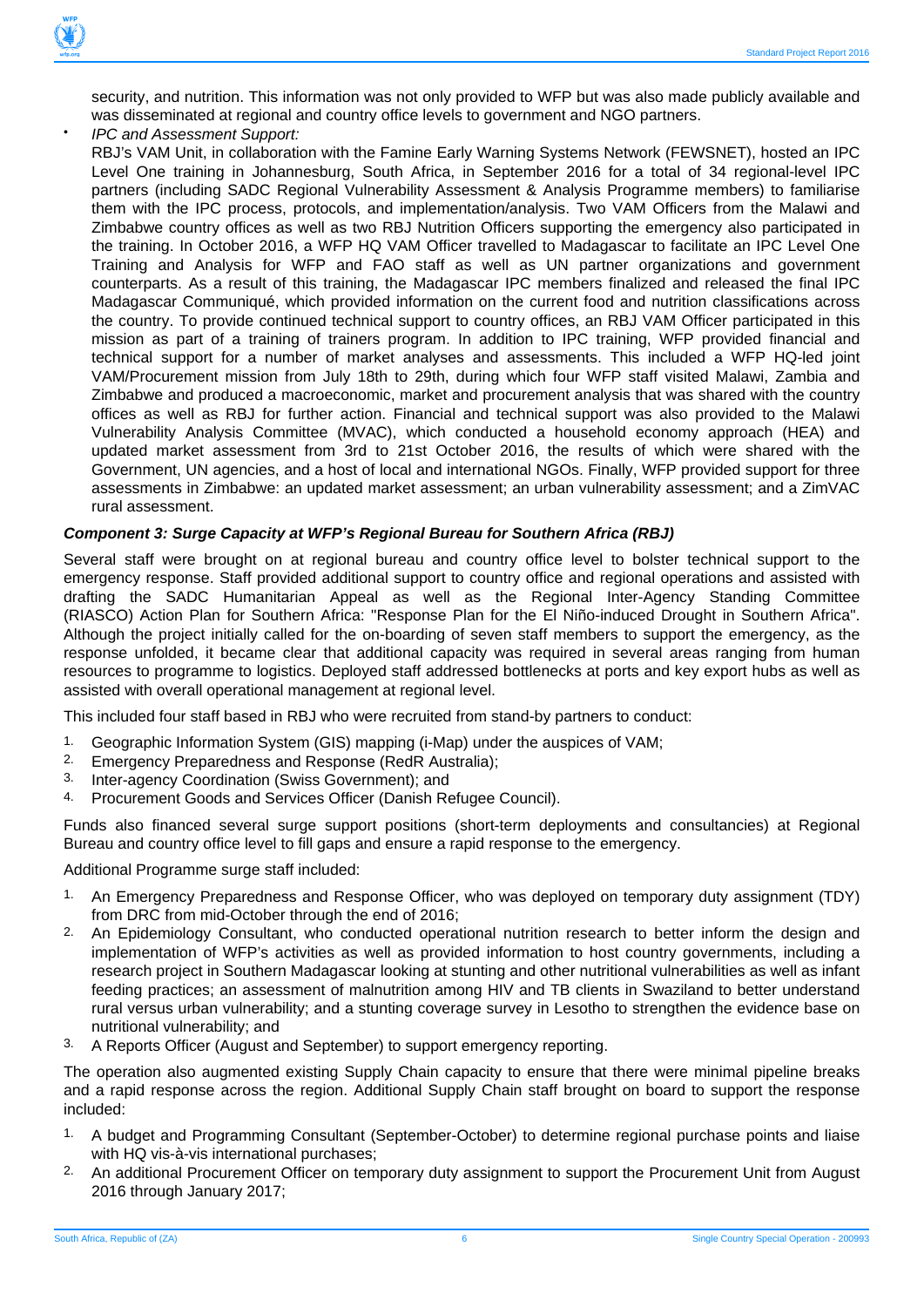

- 3. A Port Captain stationed at the port of Beira, Mozambique, from August to December 2016 to provide logistics support and ensure that incoming cargo was rapidly offloaded, bagged (when required), and shipped;
- 4. A Port Captain who worked from the port in Durban, South Africa, to provide logistics support;
- 5. A Logistics Officer (October and November) to monitor food supply and provide logistics support to the Zambia country office, which included monitoring the bagging and shipping of grains outside of Zambia to neighbouring countries; and
- 6. A Logistics Officer who coordinated supply chain data entry in RBJ and Lusaka, Zambia, during the dispatch process.

As scale-up of the emergency response continued in late 2016, WFP hired a Senior Level Consultant, familiar with WFP systems and procedures, to conduct operational analysis of the Regional Bureau and country office's emergency implementation by identifying bottlenecks and blockages and provide recommendations on how to improve operations to ensure timely delivery of assistance to those in need. The consultant was based in RBJ for three weeks and produced an Operational Plan detailing the status of the response, key risks to ongoing operations and potential mitigation measures.

Finally, the Special Operation allowed for the on-boarding of additional administrative support, which included:

- 1. Two staff deployed on temporary duty assignment to provide on-going HR support throughout the peak of the response; and
- 2. An Administrative Officer based in RBJ to assist with overall administrative support throughout the response.

#### **Operational Partnerships**

Through this Special Operation, WFP collaborated with several partners. Key partnerships were:

#### **Component 1: technical support to SADC Response Team**

WFP's support to the SADC cell involved engagement with member states and SADC employees, as well as transporters across the region, international development partners, UN agencies, private and public sector service providers, and the Federation of Southern Africa Road and Rail Association members. Once the SADC cell was set up, products were shared with a wide audience including state governments, civil society groups, local, regional and international NGOs, and the general public.

#### **Component 2: enhanced assessment and monitoring to support effective decision-making**

WFP collaborated with FEWSNET to provide a jointly-organized FEWSNET Level One Training in Johannesburg, South Africa, as well as in Madagascar, which included WFP and FAO staff, government counterparts, and colleagues from other UN agencies and local and international NGOs. WFP also engaged with VAC committees in Zimbabwe, Malawi, Lesotho, Swaziland, and Namibia through its support to enhance data analysis related to gender, nutrition and HIV as well as via technical assistance for VAC assessments, specifically in Malawi and Zimbabwe.

#### **Component 3: Surge Capacity at WFP's Regional Bureau for Southern Africa (RBJ)**

WFP partnered with international agencies including the Swiss Government, RedR Australia, the Danish Refugee Council, and i-MAP to receive seconded staff to support its surge capacity.

#### **Results/Outcomes**

The activities completed aimed to achieve the project's strategic objective of reducing risk and enabling people, communities, and countries to meet their own food and nutrition needs.

As part of component one, three WFP staff were seconded to the SADC support cell, while other RBJ-based staff provided remote technical guidance and in-country mission support to logistics and general information/coordination of the SADC LCC. Key outputs included the organisation of the logistics workshop/emergency meeting on the Beira Port; funding to send a SADC staff member to participate in an El Niño Coordination Meeting that took place in Rome, and financial and human resources support for an initial SADC coordination workshop. WFP staff also supported preparation and submission of bi-monthly situation reports, a monitoring report and reinforced SADC capacity with the preparation of reporting documents for high-level donor and government meetings.

Under component two, WFP provided technical and pecuniary support for the coordination of several assessments, food and nutrition analytical trainings, and in-country support missions. The analyses were used to inform WFP and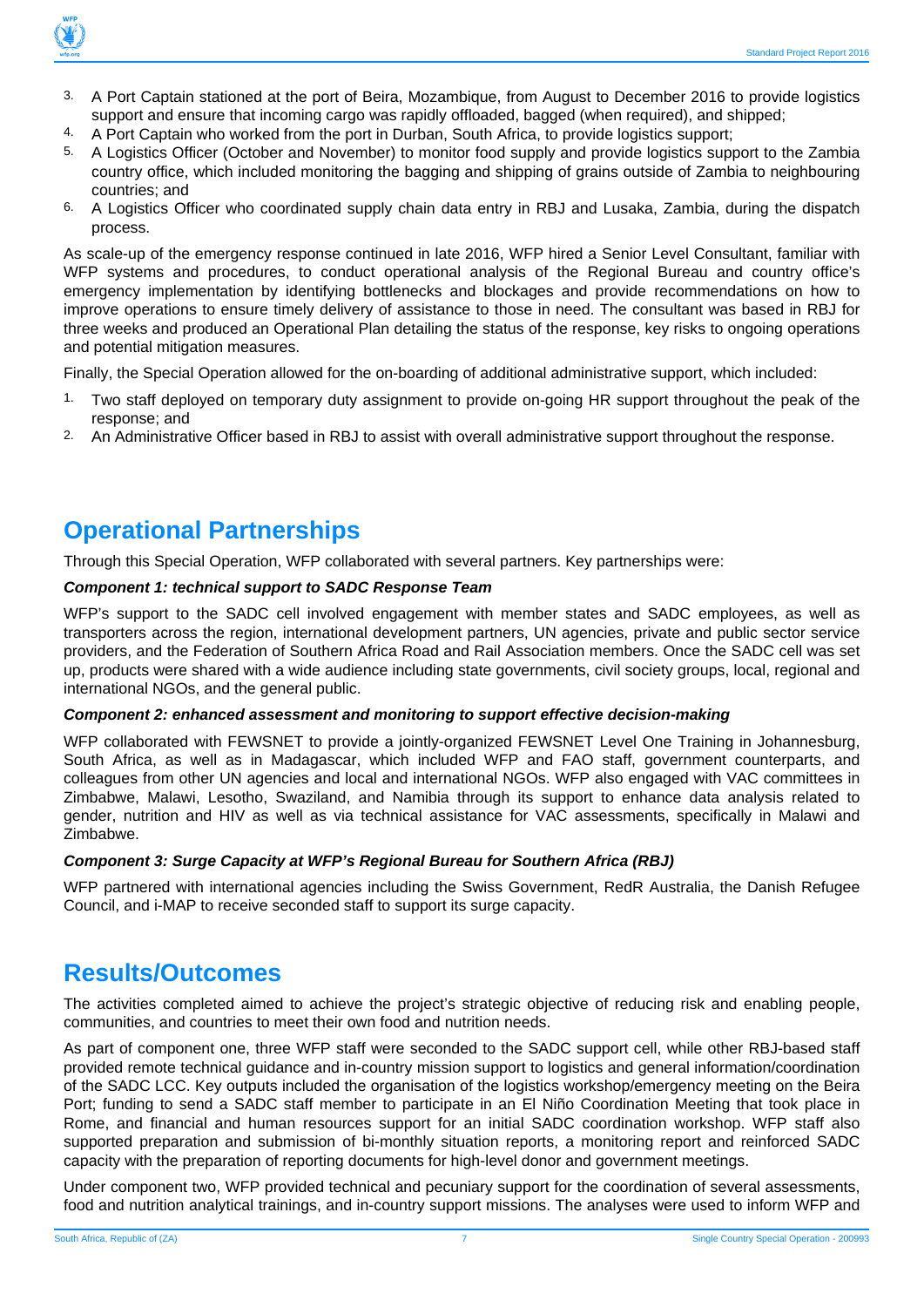

stakeholders' programmatic decisions and host country governments' policy vis-à-vis the El Niño response. Key outputs that contributed to program and policy decisions included two FEWSNET trainings; a Namibia FNSMS Mission; two mVAM in-country support missions coupled with continued remote technical support; support for VAC assessments in Zimbabwe and Malawi; an internal operational analysis of WFP operations; and a WFP HQ-led Regional Macro-Economic, Markets and Procurement Mission.

As part of this technical support:

- A total of five countries received support with integrating gender, nutrition, and HIV indicators into their annual rural assessments.
- Eight countries benefited from technical support with the start-up and/or scale-up of mVAM data collection.
- Three countries had staff trained on IPC (Zimbabwe, Malawi, and Madagascar), with Madagascar conducting an IPC analysis following the training.
- A total of 37 analytical documents were produced and disseminated to a large number of stakeholders across Southern Africa. This included mVAM bulletins, SADC situation reports, SADC monitoring reports, an FNSMS report for Namibia, an IPC classification report for Madagascar, VAC assessment reports for Malawi and Zimbabwe, and a WFP procurement and market access report.
- The WFP HQ/RB Regional Macro-Economic, Markets and Procurement Mission helped to facilitate high-level discussions with the World Bank and governments, particularly with Ministries of Finance. In Malawi, discussions with the World Bank led to WFP securing a contribution from the institution for the El Niño response.

The effectiveness and usability of the WFP-produced or supported products will be assessed as part of a user satisfaction survey, which will be issued in 2017 prior to the close of the project.

In addition—under component three—a total of 18 staff provided surge support to the region.

### **Implementation of Evaluation Recommendations and Lessons Learned**

Key lessons learned from the activities implemented under this Special Operation include:

- Improved coordination among different UN agencies strengthened SADC Response Team support.
- Enhanced engagement with member countries afforded an opportunity for continued UN engagement beyond the activities of the SADC cell.
- Bringing together key actors across the transportation and logistics sector facilitated identifying and implementing solutions for dealing with bottlenecks at the Beira Port.
- While the information was collected from major corridors on cargo traffic in and outflows, apart from data provided by WFP, it was difficult to obtain information from port authorities, government entities, and other stakeholders. Thus, there remains a need to identify and implement a sustainable solution that ensures fluid information flow to the SADC Secretariat, WFP and other stakeholders.
- There is still a need for further engagement between SADC and government entities to promote the implementation of measures agreed upon as part of the Transportation Plan. Although select measures have been implemented, follow-up is required to ensure implementation of the outstanding proposed measures.
- WFP support contributed to key assessments across the region as well as the production of data reports, maps, and contact lists of public and private actors involved in the drought relief. These products were widely shared and are now available on the SADC website. They will serve as a reference for SADC in the future when faced with similar emergency situations.
- While WFP successfully recruited many staff members to support the emergency response, the on-boarding process was slow and cumbersome. As the emergency progressed, RBJ and country offices ascertained ways in which to rapidly on-board staff, which can be applied during future emergencies.
- The mid-emergency operational analysis allowed WFP to identify key internal bottlenecks and calibrate its operation to better meet regional needs. Should regional emergencies occur in the future, conducting a review such as this would be recommended to ensure that bottlenecks are rapidly identified and operations improved throughout the response.
- Key learnings from IPC Level One and Nutrition trainings allowed the Madagascar country office to participate actively alongside government counterparts in the review and updating of its IPC phase classification, providing an accurate depiction of the food and nutrition situation across the country. WFP staff from Malawi and Zimbabwe who were trained on IPC will be able to use these skills during future phase classification reviews.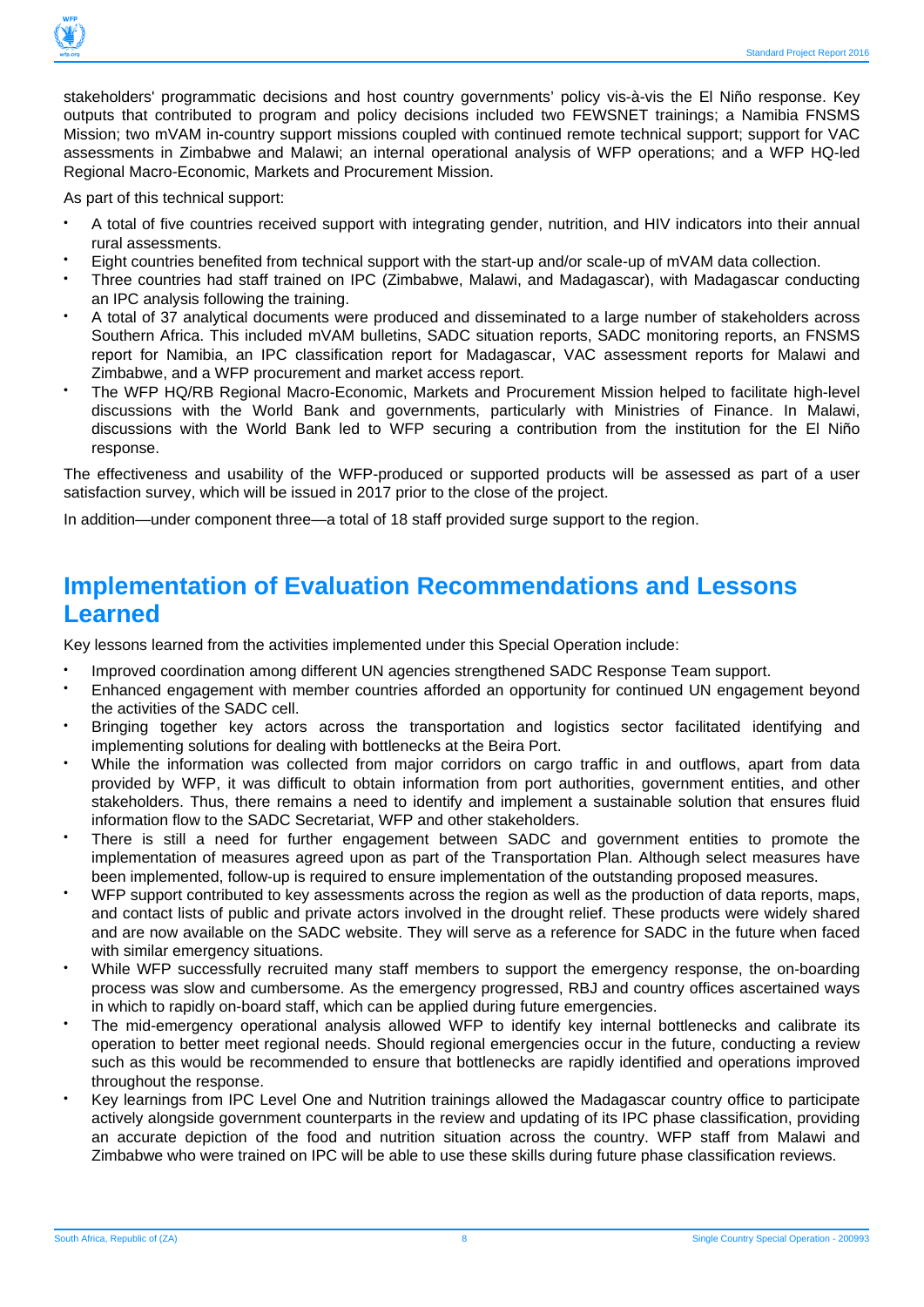